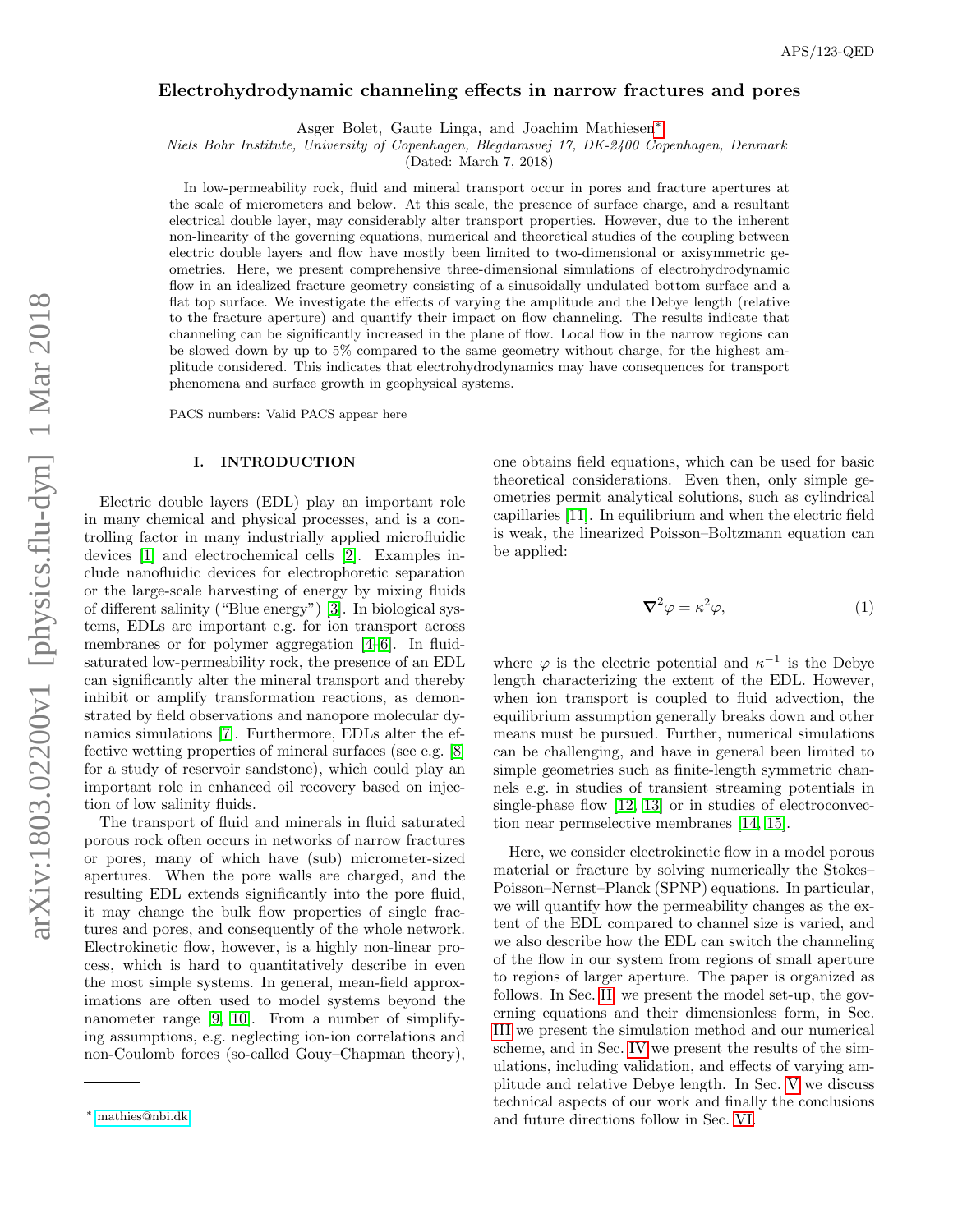## <span id="page-1-0"></span>II. MODEL

#### A. Flow geometry and problem set-up

We consider a model system consisting of an ionic solution near an undulated charged wall, as shown schematically in Fig. [1.](#page-1-1) Pressure-driven flow is imposed along



<span id="page-1-1"></span>FIG. 1. Schematic set-up of the model system. The inlet, charged-surface, and outlet areas (see text) are indicated. The x-direction is periodic. Note that the dimensions are not to scale.

the z-direction. In the transverse direction, i.e. along the x-axis, the system is considered to be periodic. In the  $y$ direction the domain is bounded by two surfaces, where the bottom surface is undulated and the top surface is flat. Along the flow direction, the domain is decomposed into three regions: an inlet region with no surface charge, a region of uniform surface charge, and an outlet region again with no surface charge. The inlet and outlet regions must be long enough in the flow direction so as to properly account for the decay of the EDL, as discussed in more detail in Sec. [IV.](#page-3-0)

In our three-dimensional (3D) fluid slab (Fig. [1\)](#page-1-1), the bottom surface is described by the function  $y = h(x)$ and the top surface is located at  $y = L_y$ . In the plane perpendicular to y, our system is limited to a rectangle  $(x, z) \in [0, L_x] \times [0, L_z]$ . We seek to quantify how the EDL changes our flow when the translational symmetry is broken, which we here break in the x-direction by a harmonic undulation,

$$
h(x) = A\cos\left(\frac{2\pi x}{L_x}\right),\tag{2}
$$

where A is the amplitude of the undulation.

## B. Governing equations

The electrohydrodynamic problem is described by the SPNP equations, which couple three processes: fluid flow, electrostatics, and ion transport. The transport of ions is described by the Nernst–Planck equation. For ion  $i$ , the evolution of its number density,  $n_i$ , is given by:

$$
\frac{\partial n_i}{\partial t} = \nabla \cdot \left( -n_i \mathbf{u} + D_i \nabla n_i + \frac{D_i z_i q_e}{k_B T} n_i \nabla \varphi \right). \tag{3}
$$

Here, **u** is the fluid velocity,  $D_i$  and  $z_i$  are, respectively, the diffusion constant and valency for ion i,  $q_e$  is the electron charge,  $k_B$  is Boltzmann's constant, T is the temperature and  $\varphi$  is the electric potential.

In the limit of negligible inertia (i.e. Reynolds number  $\text{Re} \ll 1$ , assuming the fluid to be incompressible, fluid flow is governed by the Stokes equations:

$$
\rho \frac{\partial \mathbf{u}}{\partial t} = -\nabla P + \mu \nabla^2 \mathbf{u} - \rho_e \nabla \varphi, \tag{4}
$$

<span id="page-1-5"></span><span id="page-1-4"></span><span id="page-1-2"></span>
$$
\nabla \cdot \mathbf{u} = 0. \tag{5}
$$

Here,  $\rho$  is the density of the fluid, P is the pressure,  $\mu$  is the dynamic viscosity, and the charge density  $\rho_e$  is given by

$$
\rho_e = q_e \sum_{i=1}^{N} z_i n_i, \tag{6}
$$

where  $N$  is the number of ion species in the fluid. Finally, the electrostatic problem is given by the Poisson equation:

<span id="page-1-3"></span>
$$
\nabla^2 \varphi = -\frac{\rho_e}{\epsilon_r \epsilon_0},\tag{7}
$$

where  $\epsilon_0$  is the vacuum permittivity and  $\epsilon_r$  is the relative permittivity. Together, Eqs.  $(3)-(7)$  $(3)-(7)$  constitute the timedependent SPNP problem.

#### 1. Boundary conditions

With regards to the velocity field, the Stokes equation is solved with a no-slip condition at the top and bottom walls of the undulated channel. In the z-direction the flow is assumed to be periodic, such that the velocity field at the inlet matches that at the outlet. We drive the flow by introducing a body force along the z-direction, which is equivalent to having an average pressure gradient, which we denote by  $\partial P/\partial z$ . In addition, we find that the resulting pressure at the inlet/outlet plane is approximately constant, and hence the solution is equivalent to having a constant-pressure boundary condition. [\[16\]](#page-11-3)

The Nernst–Planck equation is solved with a no-flux condition on the the top and bottom channel walls, and at the inlet and outlet, we prescribe the number density  $n^{\infty}$  of the ions. Finally, for the Poisson equation, a surface charge boundary condition is specified:

$$
\nabla \varphi \cdot \hat{\mathbf{n}} = \frac{\sigma_e(\mathbf{x})}{\epsilon_r \epsilon_0},\tag{8}
$$

where  $\hat{\bf{n}}$  is the surface normal pointing out of the domain and  $\sigma_e$  is the surface charge. The prescribed surface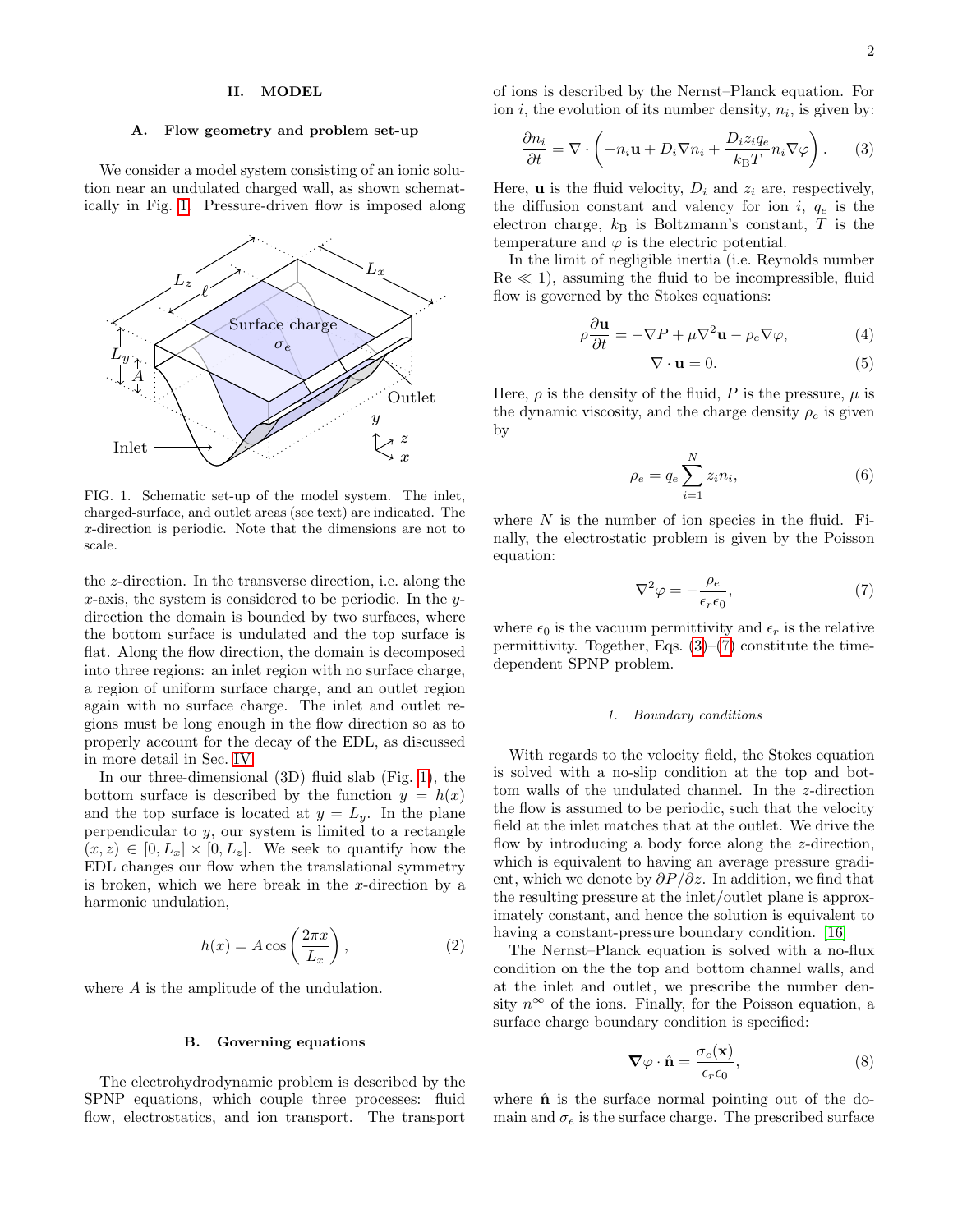charge is adjusted to keep a constant surface potential, through the Grahame equation for a symmetric monovalent solution [\[17\]](#page-11-4):

$$
\sigma_e = \sqrt{8k_B T n^{\infty} \epsilon_r \epsilon_0} \sinh\left(\frac{q_e \zeta}{2k_B T}\right). \tag{9}
$$

In deriving this equation, the ion-number density  $n^{\infty}$  is considered to be set infinitely far away form the charged wall, and  $\zeta$  is the surface potential when also the electric potential is set to zero at infinity. Hence, the inlet is grounded, i.e.  $\varphi = 0$ , and at the outlet, a zero normal electric flux density is imposed, i.e.  $\hat{\mathbf{n}} \cdot \nabla \varphi = 0$ . As indicated above, all fields are taken to be periodic along the x direction.

## C. Dimensionless form

For both numerical and analytical purposes, it is convenient to express the model in terms of dimensionless variables. We further limit ourselves to a system with a symmetric monovalent ion solution, where both ions have the same diffusion constant. Using the scaling re-

<span id="page-2-1"></span>TABLE I. Physical variables, their symbols, and the normalization used in deriving dimensionless quantities, based on Ref. [\[18\]](#page-11-5). Note that  $n^{\infty}$  is chosen to be one of the ion number densities at the inlet.

| Variable           | Symbol           | Normalization                                                                                 |
|--------------------|------------------|-----------------------------------------------------------------------------------------------|
| Ion number density | $n_i$            | $n^{\infty}$                                                                                  |
| Electric potential | $\varphi$        | $V_T = \frac{k_B T}{z q_e}$                                                                   |
| Length             | $\boldsymbol{x}$ | R.                                                                                            |
| Velocity           | u                |                                                                                               |
| Time               | t                |                                                                                               |
| Pressure           |                  | $U_0 = \frac{\epsilon_0 \epsilon_r V_T^2}{\frac{R^2}{\mu R}}$ $\frac{\frac{R^2}{\mu U_0}}{R}$ |

ported in Table [I](#page-2-1) [\[18\]](#page-11-5), we obtain the following form of the Nernst–Planck equation [\(3\)](#page-1-2):

$$
\frac{\partial \tilde{n}_{\pm}}{\partial \tilde{t}} = \tilde{\nabla} \cdot \left( -\text{Pe}\tilde{n}_{\pm}\tilde{\mathbf{u}} + \tilde{\nabla}\tilde{n}_{\pm} \pm \tilde{n}_{\pm}\tilde{\nabla}\tilde{\varphi} \right),\tag{10}
$$

where a tilde denotes that it is a dimensionless field, and the Peclet number is defined as  $Pe = RU_0/D$ . Here R is a typical length scale. The Stokes equations [\(4\)](#page-1-4) and [\(5\)](#page-1-5) become:

$$
\frac{1}{\text{Sc}}\frac{\partial \tilde{\mathbf{u}}}{\partial \tilde{t}} = -\tilde{\nabla}\tilde{P} + \tilde{\nabla}^2 \tilde{\mathbf{u}} - \frac{R^2 \kappa^2}{2} \tilde{\rho}_e \tilde{\nabla} \tilde{\varphi},\tag{11}
$$

$$
\tilde{\nabla} \cdot \tilde{\mathbf{u}} = 0 \tag{12}
$$

where the Schmidt number is defined as  $Sc = \mu/(\rho D)$ , the Debye length is defined as

$$
\kappa^{-1} = \sqrt{\frac{k_{\rm B}T\epsilon_r\epsilon_0}{2z^2q_e^2n^\infty}},
$$

and the dimensionless form for the charge density is:

$$
\tilde{\rho}_e = \tilde{n}_+ - \tilde{n}_-\tag{13}
$$

<span id="page-2-10"></span>Finally, the Poisson equation [\(7\)](#page-1-3) becomes:

<span id="page-2-5"></span>
$$
\tilde{\nabla}^2 \tilde{\varphi} = -\frac{R^2 \kappa^2}{2} \tilde{\rho}_e. \tag{14}
$$

# D. Time-independent form of the dimensionless equations

In this work, we are mainly interested in the steadystate behaviour and the properties of electrohydrodynamic flow in narrow channels. We therefore seek the time-asymptotic solutions to the coupled Eqs. [\(10\)](#page-2-2), [\(11\)](#page-2-3), [\(12\)](#page-2-4), and [\(14\)](#page-2-5). The time-independent set of equations are given by:

<span id="page-2-8"></span><span id="page-2-6"></span>
$$
\tilde{\nabla} \cdot \left( -\text{Pe}\tilde{n}_{\pm} \tilde{\mathbf{u}} + \tilde{\nabla} \tilde{n}_{\pm} \pm \tilde{n}_{\pm} \tilde{\nabla} \tilde{\varphi} \right) = 0, \quad (15a)
$$

<span id="page-2-7"></span>
$$
-\tilde{\nabla}\tilde{P} + \tilde{\nabla}^2 \tilde{\mathbf{u}} - \frac{R^2 \kappa^2}{2} \tilde{\rho}_e \tilde{\nabla}\tilde{\varphi} = 0, \quad \tilde{\nabla} \cdot \tilde{\mathbf{u}} = 0,
$$
 (15b)

<span id="page-2-9"></span>
$$
\tilde{\nabla}^2 \tilde{\varphi} = -\frac{R^2 \kappa^2}{2} \tilde{\rho}_e.
$$
 (15c)

## <span id="page-2-0"></span>III. SIMULATION METHOD

#### A. Numerical scheme

<span id="page-2-4"></span><span id="page-2-3"></span><span id="page-2-2"></span>We solve the time-independent nonlinear equations [\(15\)](#page-2-6) equations by a splitting scheme, where the flow equations [\(15b\)](#page-2-7) are solved in one step, while the other equations, the non-linear Poisson–Nernst–Planck (PNP) problem (Eqs. [\(15a\)](#page-2-8) and [\(15c\)](#page-2-9)), are solved in a second step using a Newton method. The final solution is achieved by iteratively alternating between the two steps using the algorithm outlined in Ref. [\[19\]](#page-11-6). The splitting scheme results in a significant reduction in computational cost in comparison to monolithic solvers and further reduces the size of the system matrix. Finally, the scheme permits the use of specialized solvers for the two subproblems.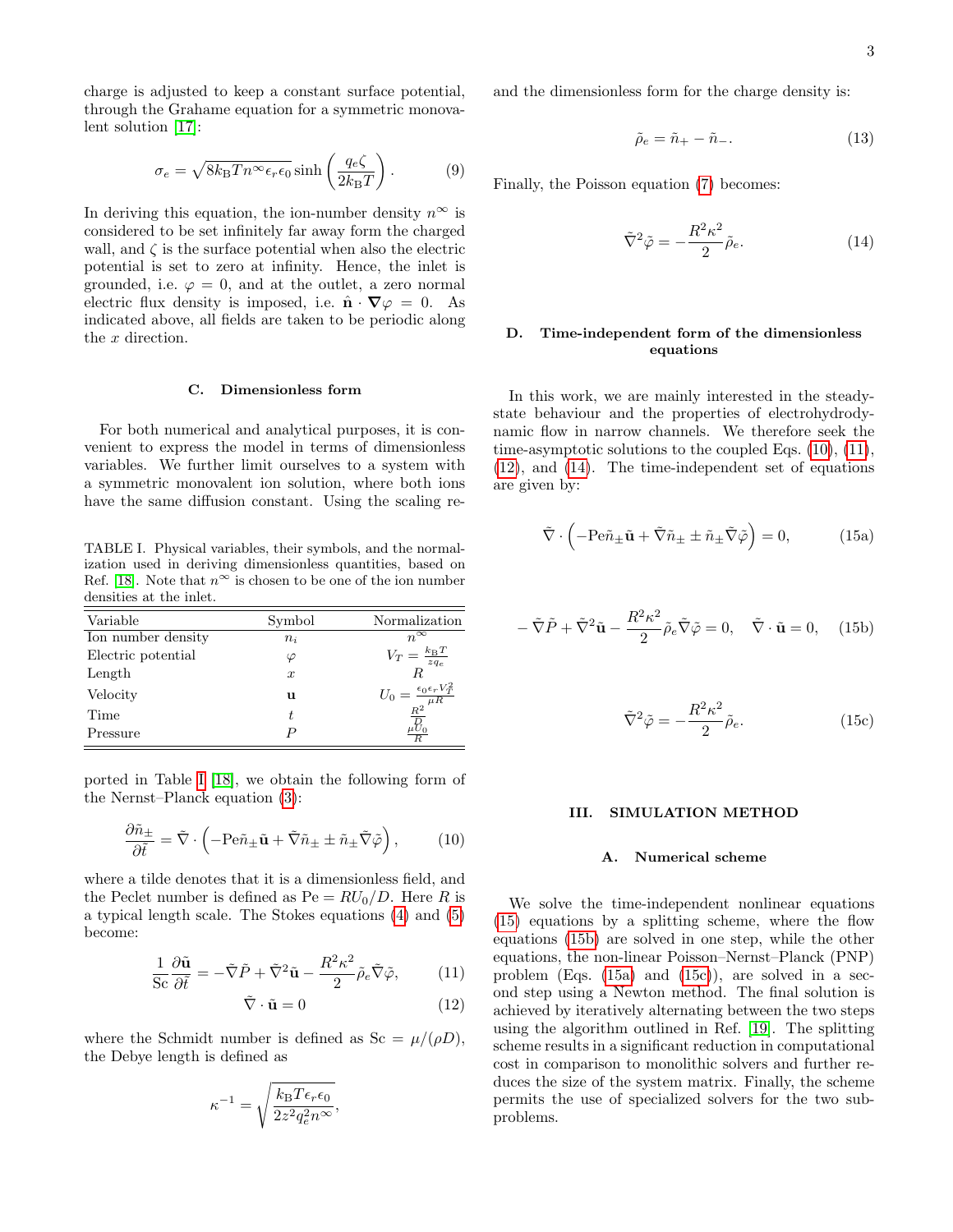Algorithm 1 Hybrid Solver for the SPNP system (adapted from Ref. [\[19\]](#page-11-6)).

- <span id="page-3-1"></span>1: Solve Stokes equations [\(15b\)](#page-2-7) to obtain  $(\mathbf{u}, P)$ .
- 2: Solve the linearized Poisson–Boltzmann equation [\(1\)](#page-0-1) to get an initial guess for  $(\varphi, n_+, n_-)$ .
- 3: Solve one Newton step (Eq. [\(A3\)](#page-8-1)) in the PNP problem (Eqs. [\(15a\)](#page-2-8) and [\(15c\)](#page-2-9)) for  $(\delta\varphi, \delta n_+, \delta n_-)$ .
- 4: Update  $(\varphi, n_+, n_-) \leftarrow (\varphi + \delta \varphi, n_+ + \delta n_+, n_- + \delta n_-).$
- 5: Store  $(\mathbf{u}_{\text{old}}, P_{\text{old}}) \leftarrow (\mathbf{u}, P)$
- 6: Solve Stokes equations [\(15b\)](#page-2-7) to get  $(\mathbf{u}, P)$ .
- 7: Find  $(\delta \mathbf{u}, \delta P) \leftarrow (\mathbf{u}_{old} \mathbf{u}, P_{old} P)$

8: Compute Error := 
$$
\frac{1}{2} \left( \frac{\left\| (\delta \varphi, \delta n_+, \delta n_-) \right\|}{\left\| (\varphi, n_+, n_-) \right\|} + \frac{\left\| (\delta \mathbf{u}, \delta P) \right\|}{\left\| (\mathbf{u}, P) \right\|} \right)
$$

9: If Error  $\langle \tau, \text{stop.} \rangle$ 

10: Else, go to Step 3 for another iteration.

#### B. Implementation

Our numerical solvers are implemented in the opensource finite element framework FEniCS [\[20\]](#page-11-7) through the Python interface to DOLFIN [\[21\]](#page-11-8). The Stokes equation is solved using an iterative finite element solver with a pressure–convection–diffusion (PCD) preconditioner and Taylor–Hood elements, implemented in FENaPack [\[22\]](#page-11-9). In Appendix [A,](#page-8-2) we derive the Newton method to solve the PNP problem. The final method for solving the fully coupled problem is given in Algorithm [1.](#page-3-1) The Newton step Eq. [\(A3\)](#page-8-1) is solved using the generalized minimal residual method (GMRES) with Block Jacobi and incomplete LU preconditioning. To achieve convergence it is essential to provide a good initial guess. We establish an initial guess by solving the linearized Poisson–Boltzmann equation [\(1\)](#page-0-1) with the same boundary conditions as the PNP problem. Note that the preconditioning of this system is done in an ad hoc manner and might be less robust when solving systems beyond the sizes considered here. More sophisticated preconditioners such as Hypre Euclid, which was used by [\[19\]](#page-11-6) for similar purposes, were found not to be robust enough for strongly interacting EDLs.

#### C. Mesh generation

The mesh for the test case of a channel was generated by the built-in FEniCS function RectangleMesh for 2D and BoxMesh for 3D, that produces a structured triangular/tetrahedral mesh. The mesh for the undulated channel was made by combining Triangle [\[23\]](#page-11-10), via the Python package MeshPy [\[24\]](#page-11-11), to produce the surface mesh, and TetGen [\[25\]](#page-11-12) for the volumetric mesh. The combination of the two meshing tools allows us to produce a mesh that is periodic in both  $x$ - and  $z$ -directions. The grid resolution  $\delta x$  was varied within the interval  $\delta x \in [0.2, 0.5]$ .

<span id="page-3-4"></span>TABLE II. Numerical values of parameters used in the simulations, with physical units where applicable.

| Quantity                      | Parameter Value                 |                                 | Unit                |
|-------------------------------|---------------------------------|---------------------------------|---------------------|
| Ref. concentration            | $n^{\infty}$                    | $[6.691 - 240.8] \cdot 10^{20}$ | $\#/\overline{m}^3$ |
| Zeta potential <sup>a</sup>   | ζ                               | $-51.34 \cdot 10^{-3}$          | V                   |
| Channel aperture <sup>b</sup> | $\alpha$                        | $288 \cdot 10^{-9}$             | m                   |
| Ref. length                   | R.                              | $96 \cdot 10^{-9}$              | m                   |
| Temperature                   | T                               | 298                             | K                   |
| Diffusivity                   | D                               | $1.0 \cdot 10^{-9}$             | $m^2/s$             |
| Boltzmann const.              | $k_{\rm B}$                     | $1.38 \cdot 10^{-23}$           | J/K                 |
| Permittivity                  | $\epsilon_r \epsilon_0$         | $8.854 \cdot 10^{-23}$          | C/Vm                |
| Dyn. viscosity                | $\mu$                           | $1.003 \cdot 10^{-3}$           | Pa <sub>s</sub>     |
| Electron charge               | $q_e$                           | $1.602 \cdot 10^{-19}$          | C                   |
| Valency                       | $\tilde{z}$                     |                                 |                     |
| Pressure gradient             | $\frac{\partial P}{\partial z}$ | $1.0 \cdot 10^{7}$              | Pa/m                |
| Error tolerance               | $\tau$                          | $1.0 \cdot 10^{-5}$             |                     |

<span id="page-3-2"></span><sup>a</sup> Prescribed

<span id="page-3-3"></span> $^{\rm b}$  I.e. channel half-height.

#### <span id="page-3-0"></span>IV. RESULTS

Using the model and methods described in the preceding sections, we performed simulations of electrohydrodynamic flow in channels in two and three dimensions, with and without undulations of the bottom surface. The physical parameters used are given in Table [II,](#page-3-4) although in the numerical model they enter into dimensionless quantities as given by Table [I](#page-2-1) above. The computations were performed on an in-house computing cluster using up to 28 CPU cores @ 3.0 GHz and 512 GB RAM.

#### <span id="page-3-5"></span>A. Electroviscous effects in a straight channel

We first validated our numerical methods against a theoretical expression for the flow in an infinitely long channel with non-interacting EDLs. In a straight channel (i.e. plane Poiseuille flow between charged plates), the flow is expected to be modified from the plane Poiseuille result by an effective *electric viscosity*  $\mu_e$ , defined through

$$
\langle u \rangle = \frac{a^2}{3\mu_e} \frac{\partial P}{\partial z}.
$$
 (16)

Here,  $\langle u \rangle$  is the mean velocity of the fluid, and a is the channel half-height, henceforth denoted aperture. The aperture is in physical units given by  $3R$  where R can be found in Table [II.](#page-3-4) This expression is directly related to the permeability,  $K$ , defined through Darcy's law by  $K = \langle u \rangle \mu / (\partial P / \partial z)$ . Hence, we expect  $K = \frac{1}{3} a^2 \mu / \mu_e$ , and thus  $\mu_e/\mu$  can be seen as an inverse permeability (corrected for the scaling with  $a$ ). In our simulations, with the parameters given in Table [II,](#page-3-4) the permeability is in the absence of electroviscous effects given by  $K \simeq$ 28 mDa.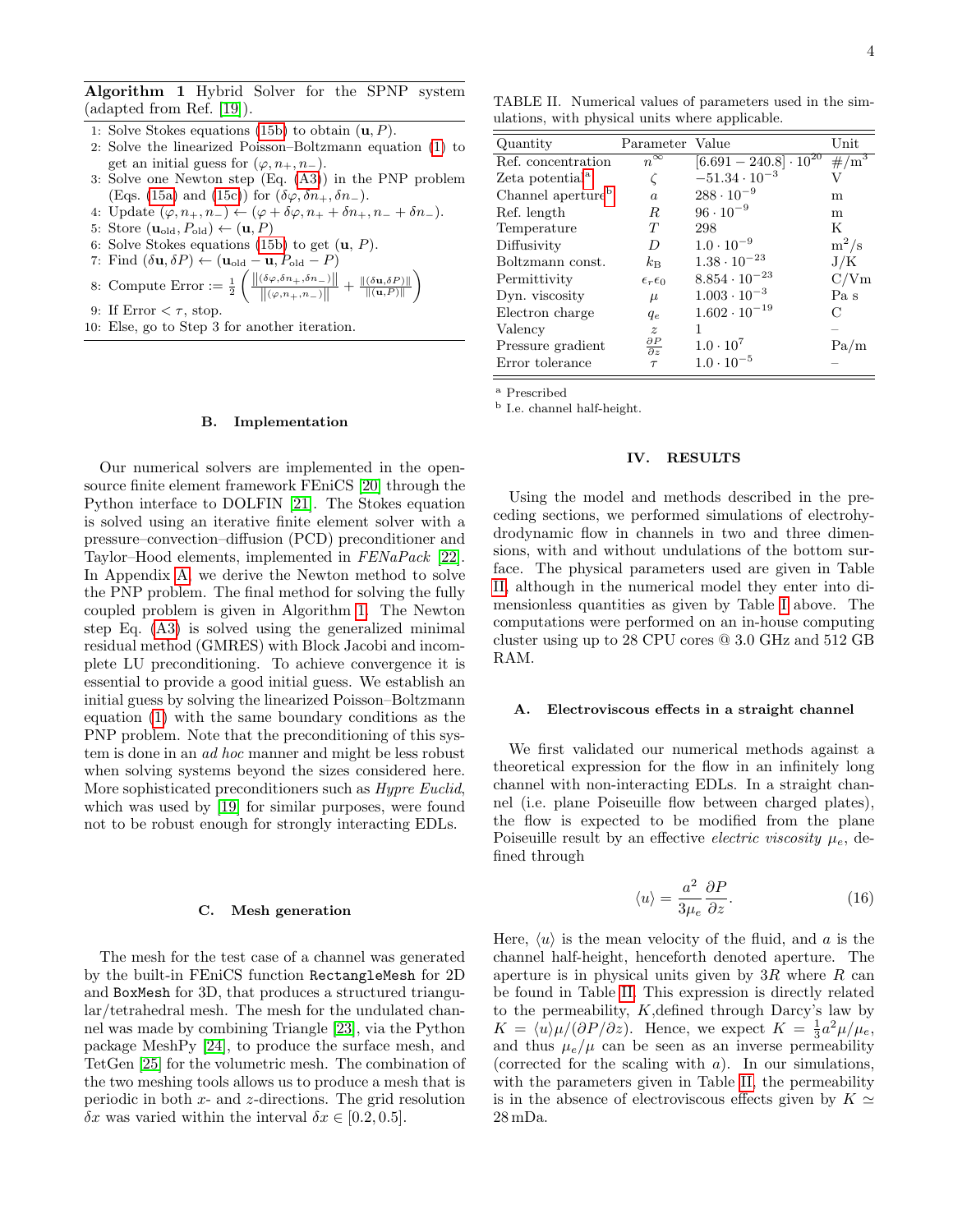In Appendix [B,](#page-8-3) assuming non-interacting EDLs, we derive the following theoretical estimate of the electric viscosity:

$$
\mu_e = \mu \left[ 1 - \frac{6\beta}{\kappa^2 a^2 F_{\rm cc}} f\left(\kappa a, \beta\right) \left( 1 - \frac{1}{\kappa a} \tanh(\kappa a) \right) \right]^{-1},\tag{17}
$$

where  $\beta = \epsilon_r \epsilon_0 \zeta^2/(\mu D)$ , and  $\zeta$  is the surface potential, and we have used the expressions

$$
F_{\rm cc} = \int_0^1 2 \cosh\left(\frac{q_e \zeta}{k_{\rm B}T} \frac{\cosh(\kappa a X)}{\cosh(\kappa a)}\right) dX,\qquad(18)
$$

$$
f\left(\kappa a,\beta\right) = \frac{1 - \frac{1}{\kappa a}\tanh(\kappa a)}{1 + \frac{\beta}{F_{cc}}\left(\frac{1}{\kappa a}\tanh(\kappa a) - \mathrm{sech}^2(\kappa a)\right)}.\tag{19}
$$

The integral in the expression for  $F_{cc}$  is computed numerically.

The expression for the streaming potential  $V_{\rm str}$  is given by

$$
V_{\rm str} = \frac{2\zeta}{\mu D \kappa^2 F_{\rm cc}} f(\kappa a, \beta) \Delta P. \tag{20}
$$

We compare our simulations to the analytical prediction of  $\mu_e$  by integrating the total fluid flux  $Q_z(\kappa a)$ through the channel for a range of values of the ratio of aperture to Debye length,  $\kappa a$ . Note that we vary  $\kappa a$ indirectly, by varying  $n^{\infty}$ . Then, we use the following relation:

$$
\frac{\mu_{e,h}}{\mu} = \frac{Q_z(0)}{Q_z(\kappa a)}.\tag{21}
$$

As only half of the length of the channel in our numerical simulations is charged, we denote the resulting electroviscosity by  $\mu_{e,h}$ . In order to obtain a value for the electric viscosity that should correspond to the theoretical one, we scale it in the following way:

$$
\frac{\mu_e}{\mu} = \frac{\frac{\mu_{e,h}}{\mu} - 1}{\frac{l}{L_z}} + 1,\tag{22}
$$

The value in the denominator is the ratio of the length of the charged part of the channel,  $l$ , to total length,  $L_z$ , such that in our simulations we have that  $l/L_z$  = 0.5. As increased dissipation is expected mainly to take place in the charged part of the channel, we have here ignored inlet and outlet effects, and the accuracy of these expressions would therefore improve for longer domains. The streaming potential is measured by:

$$
\frac{V_{\rm str}}{l} = \frac{\int_{\Gamma_{\rm outlet}} \varphi d\Gamma}{l \int_{\Gamma_{\rm outlet}} d\Gamma} \tag{23}
$$

where the integral is taken over the outlet boundary of the domain,  $\Gamma_{\text{outlet}}$ .

We tested our numerical simulations against the analytic results using both 2D and 3D versions of our code. <span id="page-4-0"></span>In addition, we tested the influence of the numerical resolution on the results. In Fig. [2,](#page-5-0) we present plots of the measured electric viscosity (top panel) and the streaming potential per length (bottom panel) for 2D simulations, compared to the theoretical predictions of, respectively, Eqs. [\(17\)](#page-4-0) and [\(20\)](#page-4-1). For the theoretical curves, the  $\zeta$  potential in Eq. [\(9\)](#page-2-10) is not used directly. Instead we use an empirical value computed from our simulations, which here in physical units has the value  $\zeta = -45.2 \text{mV}$ . The quantities are plotted as function of  $\kappa a$ , i.e. the ratio of the channel aperture to the Debye length. We also investigate the effect of the domain length using two lengths,  $L_x = 40R$  and  $L_x = 160R$ . With regards to the electric viscosity, shown in the top panel of [2,](#page-5-0) it is clear that the value  $\mu_e$  approaches the theoretical one for large values of  $\kappa a$  but departs for small values of  $\kappa a$ . This departure has different reasons for the two channel lengths. For the long channel, the departure arises because the linear Poisson–Boltzmann theory breaks down when we have strongly interacting EDLs, and for the short channel the departure is caused by surface charge which cannot be screened within the domain. The effect of strongly overlapping EDLs could be incorporated into the theoretical estimate by solving the non-linear Poisson–Boltzmann equation numerically, or using the implicit solution found by Verwey and Overbeek [\[26,](#page-11-13) pp. 67] and extending the procedure in Appendix [B.](#page-8-3)

<span id="page-4-1"></span>In the bottom panel of Fig. [2,](#page-5-0) we observe that the streaming potential  $V_{\text{str}}$  is in good agreement with the theory in the limit of large values of  $\kappa a$ . The departure from the theoretical prediction for small values of  $\kappa a$  appears for the same reasons as for the electric viscosity.

We further validated that our 2D steady-state solver gives the physically correct solution by comparing with the asymptotic solution to the full time-dependent equation system. For that purpose, we applied the independently developed time-dependent solver [\[27\]](#page-11-14), implemented in the Bernaise framework [\[28\]](#page-11-15), for flow through a circular packing with similar boundary conditions as considered in this paper. It was confirmed that the timedependent solver approached the steady-state solution in the large-time limit; in particular, the difference in streaming potential was less than 1% after a simulation time  $T \simeq 5\tau_D$ , where the Debye length based diffusive time scale is  $\tau_D = \kappa^{-2}/D = 1.5^2 \cdot 2.189 \simeq 5$  (see [\[27\]](#page-11-14) or Supplementary Material).

<span id="page-4-2"></span>Fig. [3](#page-5-1) shows a comparison of our 3D simulations with 2D simulations in equivalent geometries, i.e. geometries translationally invariant in the transverse directon. In the top panel, we see that the curves for the electric viscosity coincide, meaning that the 3D simulations give comparable results to the 2D case. Likewise, we see in the bottom panel that the streaming potentials of 2D and 3D compare well to each other. This gives a strong indication that the full 3D simulation constitutes a reliable approach.

An apparent discrepancy between the analytical and simulated results occurs when the Debye length becomes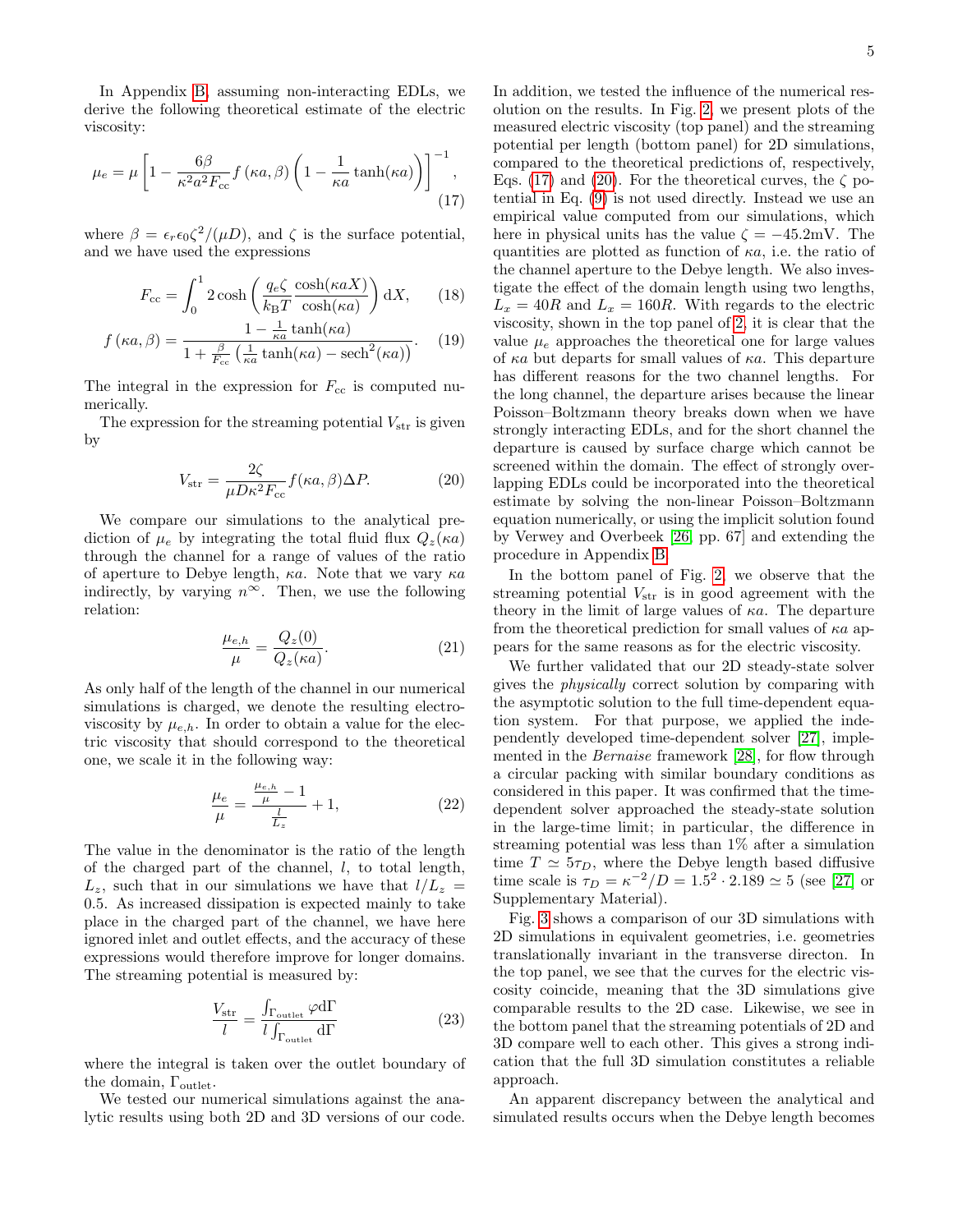



<span id="page-5-0"></span>FIG. 2. Comparison of 2D simulations of two channel lengths to theoretical predictions. The blue points, where the resolution  $\delta x$  has a subscript ln correspond to simulations with channel length  $160R$ , and the red points, with a subscript  $sh$ , to simulations with channel length 40R. Both channels have a width of 6R. The solid lines denote the analytical results from Eqs. [17](#page-4-0) (top) and [20](#page-4-1) (bottom). In both cases the center half of the channel has a surface charge. Top: Plot of the electric viscosity as a function of  $\kappa a$ . Bottom: The streaming potential in units of the thermal voltage.

larger than the channel height. There are two reasons for this; (i) the overlapping double layers from top and bottom, and (ii) leakage of ions into to the inlet and outlet zones, which leads to unphysical boundary conditions and a spurious negative streaming potential. The latter effect can be compensated by extending the inlet and outlet zones to be sufficiently long, such that to a good approximation, both  $\tilde{n}_{\pm} = 1$  and  $\hat{\mathbf{n}} \cdot \nabla \tilde{V} = 0$  at both inlet and outlet [\[29\]](#page-11-16).

#### B. Macroscopic effects due to an undulated surface

In order to quantify how the flow is affected by electroviscous effects in uneven channels, simulations were run in the geometry shown in Fig. [1](#page-1-1) with an amplitude A varying from  $0.5R$  to  $3R$ , and the other dimensions fixed to  $L_x = 12R, L_y = 6R, L_z = 40R, \text{ and } l = 20R.$  From these simulations, we calculated  $\mu_e$  and  $V_{\text{str}}$  as described in section [IV A,](#page-3-5) and the results are shown in Fig. [4.](#page-6-0) As shown in the top panel, the electric viscosity does not seem to be strongly affected, but it is worth noting that for increasing amplitude, a slight decrease is observed for small values of  $\kappa a$ . The streaming potential, shown in the bottom panel, seems to be more affected by the change of amplitude. This could be due to the overlap of

<span id="page-5-1"></span>FIG. 3. Comparison of 3D versus 2D channel flow simulations. The 2D channel is the short channel described in Fig. [2,](#page-5-0) and the 3D channel has the same size in the streamwise and vertical dimensions, while the additional horizontal dimension is periodic with length  $R$ . The analytical predictions shown as solid lines are the same as in Fig. [2.](#page-5-0) Top: Electric viscosity as a function of  $\kappa a$ . Bottom: The streaming potential in units of thermal voltage as a function of  $\kappa a$ .

double layers in the narrow regions, leading to a stronger non-linear effect, but also more leaking to the boundary (i.e. a finite-size effect). However, these plots yield limited insight into the effect of any asymmetry induced by the undulation, as these quantities are averaged over the whole domain.

## C. Quantification of flow channeling

In order to quantify the asymmetry induced by the electro-viscous effect in the charged part of the channel, we define the following subdomains of  $\Omega$ :

$$
\Omega_t = [0, 12R] \times [-3R, 6R] \times [15R, 25R], \tag{24}
$$

$$
\Omega_y = [0, 12R] \times [3R, 6R] \times [15R, 25R],\tag{25}
$$

$$
\Omega_x = [-3R, 3R] \times [-3R, 6R] \times [15R, 25R]. \tag{26}
$$

Note that the domain of  $\Omega_y$  has half the volume within the computational domain compared to that of  $\Omega_t$  for the undulated channel, as long as the amplitude is smaller or equal to 3R. We then integrate the longitudinal component of the velocity field,  $u_z$ , in the subdomains and divide by the length in order to find the average flux through each subdomain:

<span id="page-5-2"></span>
$$
Q_{z,i}(A, \kappa a) = \frac{1}{10R} \int_{\Omega_i} u_z \, \mathrm{d}v, \quad i \in \{t, x, y\}. \tag{27}
$$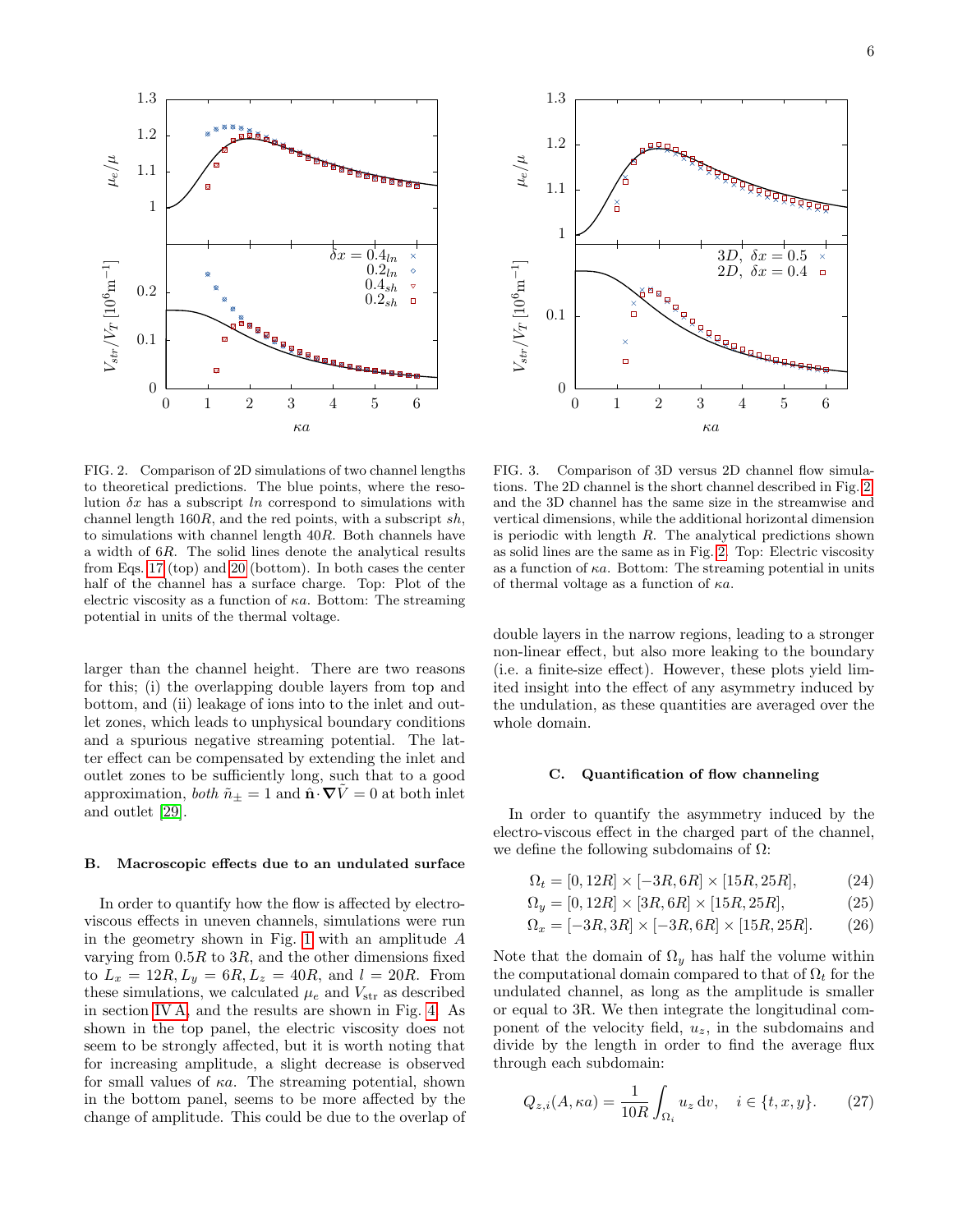

<span id="page-6-0"></span>FIG. 4. Comparison of electric viscosity and streaming potential in 3D channels with varying undulation amplitude. The channels, shown schematically Fig. [1,](#page-1-1) have dimensions given in the text, and  $A$  is given in the legend. The solid lines are theoretical predictions and the same as in Figs. [2](#page-5-0) and [3.](#page-5-1) Top: The electric viscosity plotted as a function of  $\kappa a$ . Bottom: The streaming potential in units thermal voltage plotted as a function of  $\kappa a$ .

Now, we define the absolute asymmetries  $\Theta_x$  and  $\Theta_y$  by

$$
\Theta_i(A, \kappa a) = \frac{Q_{z,i}(A, \kappa a)}{Q_{z,t}(A, \kappa a)}, \quad i \in \{x, y\},\tag{28}
$$

and finally the relative asymmetries  $\theta_x$  and  $\theta_y$  by

$$
\theta_i(A, \kappa a) = \frac{\Theta_i(A, \kappa a)}{\Theta_i(A, 0)}, \quad i \in \{x, y\}.
$$
 (29)

This quantity gives a measure of how the flow is redistributed between regions of small and large aperture  $(\theta_x)$  and between top and bottom  $(\theta_y)$  due to a surface undulation, with amplitude A, and the effect of EDL, through  $\kappa a$ .

It is interesting to first consider the isolated effect of an undulated geometry, i.e. flow without any electric effects, but with a variable amplitude on one of the sides. This is achieved by setting  $\kappa a = 0$  in our simulations. In principle, this limiting case results in translational symmetry along the streamwise direction and thus reduces to a 2D Poisson problem (see Appendix [C\)](#page-10-11), but here we show results from full 3D simulations. In Fig. [5,](#page-6-1) both the relative flow rate,  $Q(A, 0)/Q(0, 0)$ , and the absolute asymmetries,  $\Theta_i(A, 0)$ , are plotted as a function of amplitude A. In the top panel, we see that the total flow rate is significantly reduced. In the bottom panel, the absolute asymmetry along the vertical direction displays a rather weak dependence on the amplitude (it becomes

pronounced only at  $A = 2.5R$ , while the absolute asymmetry along the  $x$  direction seems to depend linearly on the amplitude. This is also in agreement with the theoretical prediction based on a first-order expansion in the undulation amplitude A obtained in Appendix [C.](#page-10-11)



<span id="page-6-2"></span><span id="page-6-1"></span>FIG. 5. Simulations in an undulated 3D channel without any electric effects included, i.e.  $\kappa a = 0$ . Top: Flow rate in undulated channels as a function of undulation amplitude A, relative to the flat channel  $A = 0$ . Bottom: The absolute asymmetry of the flow in the channel as a function of amplitude A. The linear dependence of  $\Theta_x$  on A is in good agreement with the theoretical prediction  $\Theta_x^{th.}$  derived in Appendix [C.](#page-10-11)

The plots presented in the bottom panel of Fig. [5,](#page-6-1) without electric effects, serve as a reference for the simulations with electrohydrodynamic effects, i.e. the relative asymmetries  $\theta_i$  for  $\kappa a > 0$ . Plots of the relative asymmetries  $\theta_x(A, \kappa a)$  and  $\theta_y(A, \kappa a)$  are shown in Fig. [6.](#page-7-1) Inspecting  $\theta_x$  in the top panel of Fig. [6,](#page-7-1) we see that there is an increased damping of the flow in the narrow part of the channel, which means that the electric effects amplifies the channeling beyond what is caused by the amplitude alone (shown in Fig. [5,](#page-6-1) bottom panel). The effect in the vertical direction is weaker, as shown in the bottom panel of Fig. [6,](#page-7-1) and only becomes visible when the amplitude is large enough to form a narrow region in the bottom of the channel. Even then, the effect is less than 1%. It should be noted that in our simulations only half of the channel is charged, and if a larger fraction of the wall was charged, the effect would presumably be stronger. An open question is whether this effect is linear in the length of the charged domain, as is the case with the electric viscosity, see Eq. [\(22\)](#page-4-2).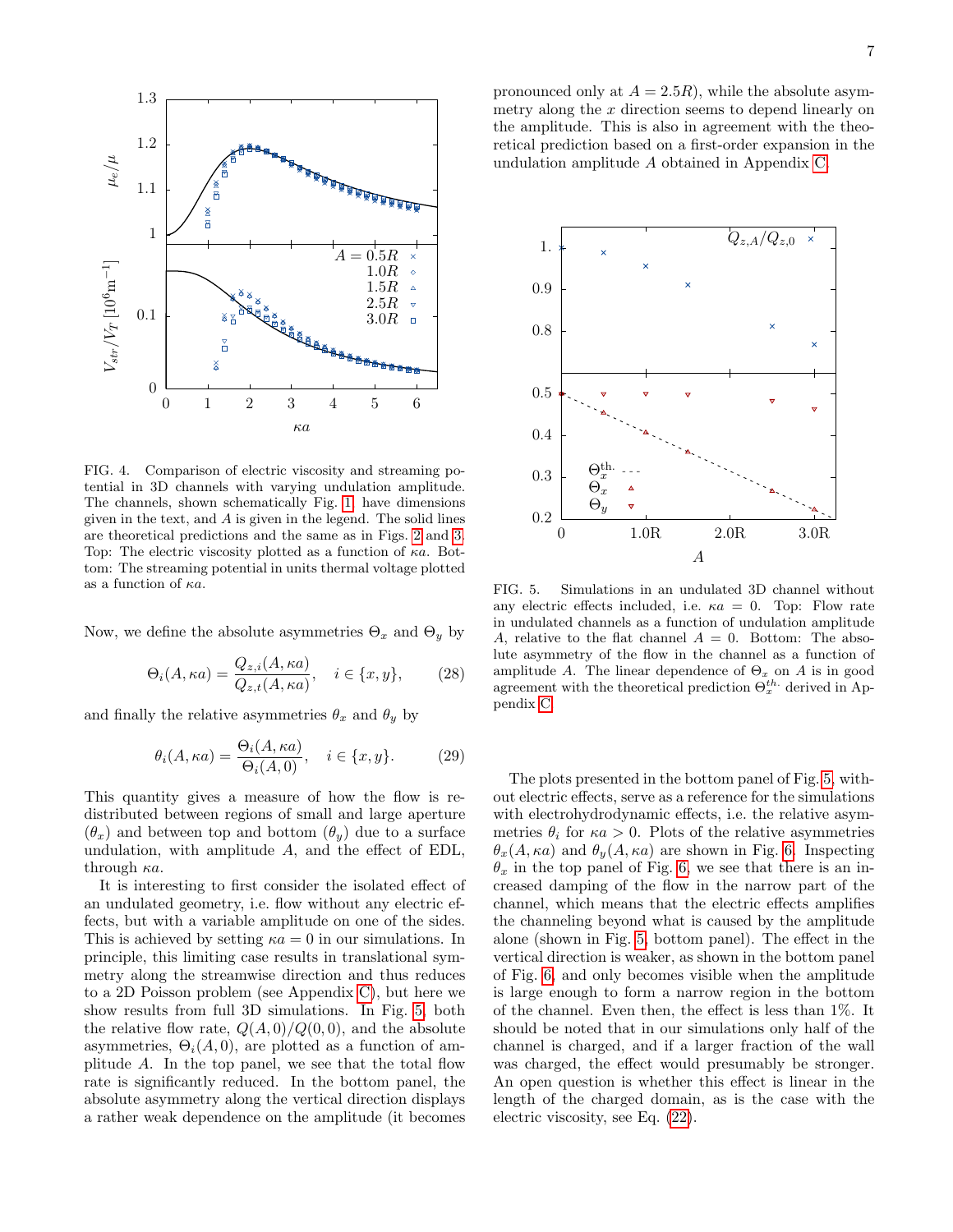

<span id="page-7-1"></span>FIG. 6. Relative asymmetries are plotted as a function of κa. Top: The relative asymmetry in the plane of flow,  $\theta_x$ . Bottom: The relative asymmetry normal to the plane of flow,  $\theta_y$ .

#### D. Local effects

In order to get a detailed understanding of the increased asymmetry and channeling of the flow in the undulated channel, we visualize the local ratio between the flow field with and without electric effects. To this end, we measured  $u<sub>z</sub>$  in 40 cross sections evenly spaced in the interval  $z \in [12.5R, 27.5R]$ , which is inside the charged region of the channel. This was done for both the uncharged realization and the one corresponding to  $\kappa a = 3.0$ . The 40 cross sections were averaged in order to cancel out noise, and we denote the resulting z-averaged fields by  $\langle u_z \rangle_z(\kappa a)$ . However, near the walls there are still some artifacts present (see Fig. [7](#page-7-2) below) due to a structured surface mesh and an amplification of errors as the reference solution was near 0 here—a consequence of the no-slip condition. In Fig. [7,](#page-7-2) we plot the ratio between the charged and non-charged flow fields,  $\langle u_z \rangle_z(\kappa a)/\langle u_z \rangle_z(0)$ . The panels in the figure show increasing amplitudes A for a fixed  $\kappa a = 3$ . In panels a) and b), we see that the main difference is in the boundary layer near the walls and there is only a minor increase in channeling. For sufficiently high amplitudes, shown in panels c) and d), it is clear that the flow is channeled to the region where the amplitude is largest. The local change in the flow rate is of the order of 10–15% in the narrow regions, particularly visible near the walls.



<span id="page-7-2"></span>FIG. 7. The flow field at  $\kappa a = 3$  divided by the flow field for the flow without any electric effects, probed as described in the text. Figures a)–b) show increasing amplitude.

## <span id="page-7-0"></span>V. TECHNICAL DISCUSSION

In Figs. [2–](#page-5-0)[4](#page-6-0) and [6,](#page-7-1) we have plotted the physical quantities as a function of the ratio,  $\kappa a$ , of the channel aperture and the Debye length. We note that there is a subtelety when varying  $\kappa a$ , either through the Debye length  $\kappa^{-1}$ or by tuning the channel aperture a. This is due to the quadratic dependence on  $\kappa$  in Eq. [\(20\)](#page-4-1). In this work, we have held a fixed while varying  $\kappa$ , indirectly by setting the reference concentration  $n^{\infty}$ . There is also another effect at play when approaching low concentration in finite channels, namely that the equilibrium approach of the Poisson–Boltzmann equation is less accurate as the advection term becomes more dominant in the Nernst– Planck equation. This effect could in part be responsible for the increase in the streaming potential, which was observed from Fig. [2](#page-5-0) for the long tube. Mansouri et al. [\[12\]](#page-10-10) avoided such complications by instead varying  $\alpha$  when addressing the dependence of the streaming potential on  $\kappa a$  for axially symmetric capillaries.

Here, we have only simulated dilute solutions. When the ion concentrations approach that of e.g. sea water, we would have to include the effect of dispersion forces near the charged walls, make high density corrections to the Nernst–Planck chemical potential as well as take into account other strongly coupled phenomena [\[30\]](#page-11-17).

As pointed out in Sec. [IV,](#page-3-0) there is a quite pronounced effect of having a short inlet and outlet. This was however necessary in order to run full simulations in 3D since the PNP problem becomes increasingly hard to solve numerically when the system size increases – a hallmark of ill-preconditioned matrices for Krylov-subspace solvers. Therefore, in order to handle larger systems, we would have to either rely on a direct solver implying a massive increase in the need of computational resources, or to find a better preconditioner. This would allow a deeper investigation of the regime where the EDLs overlap and the linear Poisson–Boltzmann theory breaks down.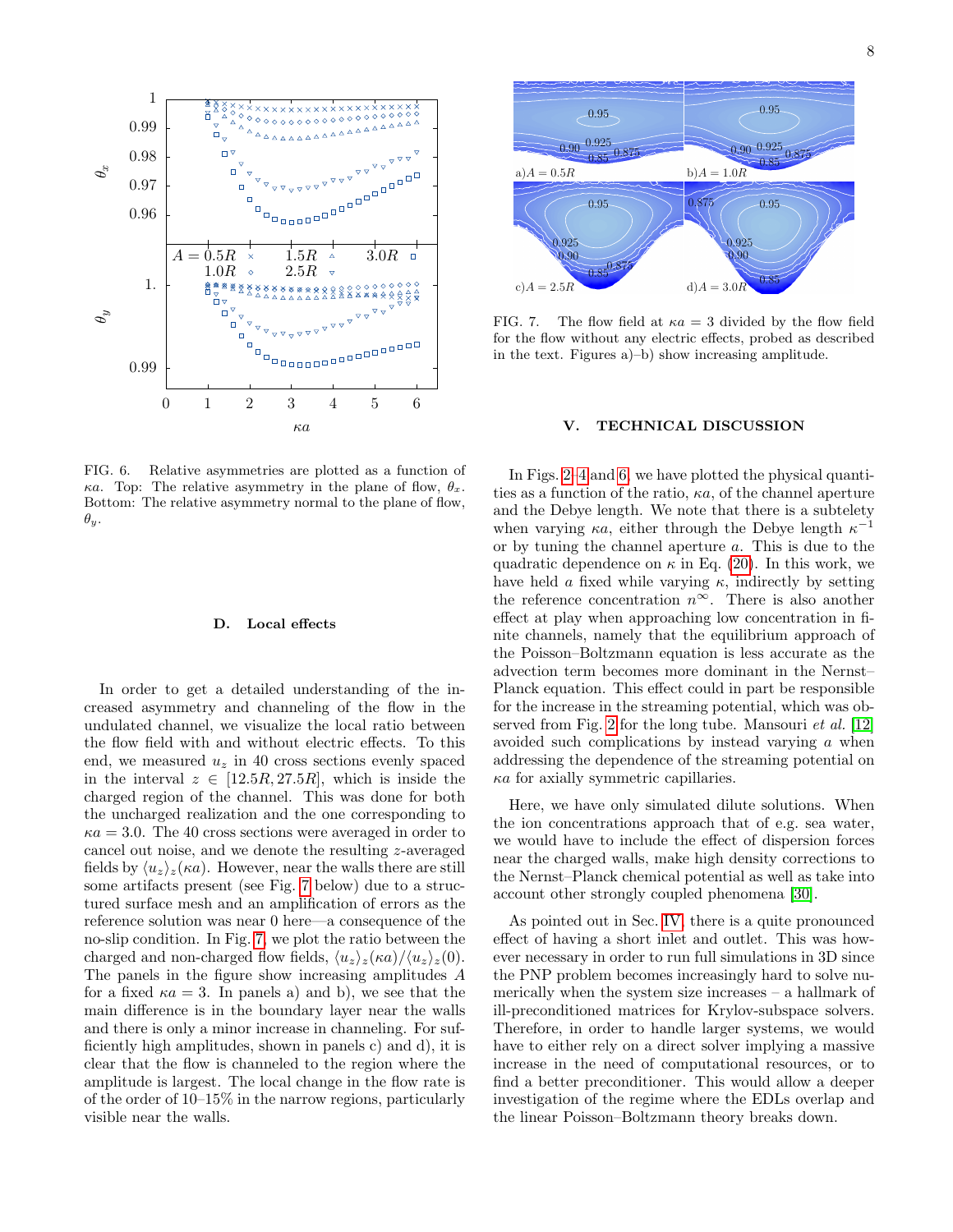## <span id="page-8-0"></span>VI. CONCLUSION

Flow in highly irregular geometries with charged surfaces is commonplace in many geological and industrial settings. In some situations, even a moderate change of the local flow distribution can have an impact on the precipitation and chemical reactions [\[31\]](#page-11-18). We have in this paper considered the electrohydrodynamic effects on flow by numerically solving the Stokes–Poisson–Nernst– Planck equation in narrow undulated channels. The undulated channel geometry serve as a simplified model of micro-scale fractures, which often mediate the large-scale transport e.g. in porous rock. By varying the amplitude of the channel undulation and the Debye length, we have analyzed the macroscopic flow changes in terms of the streaming potential and electric viscosity. Further, we have observed an enhanced channeling of the flow. In particular, we observe for the larger undulation amplitudes up to 5% flux reductions, relative to a system without surface charge. The local flow may vary as much as 10%. In comparison to pure hydrodynamic channeling, our results indicate that ridges may be even more prone to precipitation than valleys, leading to a positive feedback with enhanced channeling effects.

Our results offer insight into electrodydrodynamic flow in realistic pore and fracture geometries. Further studies would be of interest, primarily in larger and more complex samples, to get an even deeper understanding of electrohydrodynamic effects in geological settings. Further, it would be interesting to study the precipitation and/or dissolution dynamics in the presence of surface charge. Finally, electrohydrodynamics might be important in two-phase flow, where the local forces could alter the wetting properties and hence control the macroscopic fluid flow.

#### ACKNOWLEDGMENTS

This project has received funding from the Villum Foundation through the grant "Earth Patterns", and from the European Union's Horizon 2020 research and innovation program through Marie Curie initial training networks under grant agreement 642976 (NanoHeal). The authors are thankful to Henrik Bruus and François Renard for stimulating discussions.

## <span id="page-8-4"></span><span id="page-8-2"></span>Appendix A: Newton method for the Nernst–Planck–Poisson problem

The Nernst–Planck–Poisson problem takes the following non-linear weak form:

$$
0 = \int_{\Omega} \psi \nabla^2 \varphi + \psi \frac{R^2 \kappa^2}{2} (n_+ - n_-) \tag{A1}
$$
  
- c<sub>+</sub>Pe $\nabla \cdot (\mathbf{u}n_+) + c_+ \nabla^2 n_+ + c_+ \nabla \cdot (n_+ \nabla \varphi)$   
- c<sub>-</sub>Pe $\nabla \cdot (\mathbf{u}n_-) + c_- \nabla^2 n_- - c_- \nabla \cdot (n_- \nabla \varphi) dv,$ 

where  $\psi$  is the test function for the electric potential and  $c_{+}, c_{-}$  are the test functions for the cation and anion number densities respectively. We can develop a Newton method for solving the equation by viewing the weak form in Eq. [\(A1\)](#page-8-4) as a functional called  $F(\mathbf{U})$ , where  $\mathbf{U} = (\varphi, n_+, n_-),$  and then expanding around some  $\mathbf{U}^0$ . This gives:

$$
0 = F(\mathbf{U}^0) + \int_{\Omega} \frac{\delta F(\mathbf{U})}{\delta \mathbf{U}} \delta \mathbf{U} \mathrm{d}v \bigg|_{\mathbf{U} = \mathbf{U}^0} + \mathcal{O}(\delta^2), \quad \text{(A2)}
$$

where  $\delta U$  is a variation away from  $U^0$ . Now, performing this for Eq. [A1](#page-8-4) and applying the appropriate boundary conditions gives the following linearized weak form:

$$
0 = \int_{\Omega} \left[ -\nabla \psi \cdot \nabla \varphi^{0} + \psi \frac{R^{2} \kappa^{2}}{2} \left( n_{+}^{0} - n_{-}^{0} \right) \right. \\ \left. + \frac{1}{\text{Pe}} \nabla c_{+} \cdot \left( \mathbf{u} n_{+}^{0} \right) - \nabla c_{+} \cdot \nabla n_{+}^{0} - \nabla c_{+} \cdot \left( n_{+}^{0} \nabla \varphi^{0} \right) \right] \mathrm{d}v \\ \left. + \frac{1}{\text{Pe}} \nabla c_{-} \cdot \left( \mathbf{u} n_{-}^{0} \right) - \nabla c_{-} \cdot \nabla n_{-}^{0} + \nabla c_{-} \cdot \left( n_{-}^{0} \nabla \varphi^{0} \right) \right] \mathrm{d}v \\ \left. + \int_{\Omega} \left[ -\nabla \psi \nabla \delta \varphi + \psi \frac{R^{2} \kappa^{2}}{2} \left( \delta n_{+} - \delta n_{-} \right) \right. \\ \left. + \frac{1}{\text{Pe}} \nabla \cdot c_{+} \left( \mathbf{u} \delta n_{+} \right) - \nabla c_{+} \cdot \nabla \delta n_{+} \right. \\ \left. - \nabla \cdot c_{+} \left( \delta n_{+} \nabla \varphi^{0} \right) - \nabla \cdot c_{+} \left( n_{+}^{0} \nabla \delta \varphi \right) \right. \\ \left. + \frac{1}{\text{Pe}} \nabla c_{-} \cdot \left( \mathbf{u} \delta n_{-} \right) - \nabla c_{-} \cdot \nabla \delta n_{-} \right. \\ \left. + \nabla c_{-} \cdot \left( \delta n_{-} \nabla \varphi^{0} \right) + \nabla c_{-} \cdot \left( n_{-}^{0} \nabla \delta \varphi \right) \right] \mathrm{d}v \\ \left. + \int_{\Gamma} \psi \frac{R^{2} \kappa^{2}}{2} \sigma_{e} \mathrm{d}s. \quad \text{(A3)}
$$

This weak form can then been discretized and solved using the finite element method.

## <span id="page-8-3"></span><span id="page-8-1"></span>Appendix B: Analytical expressions for the electroviscous effect

Here we derive analytical expressions for flow in a channel, used as comparison to our numerical simulations. The derivation follows closely the one found in [\[11,](#page-10-9) [12\]](#page-10-10), but are considered with channel flow instead of flow in a tube.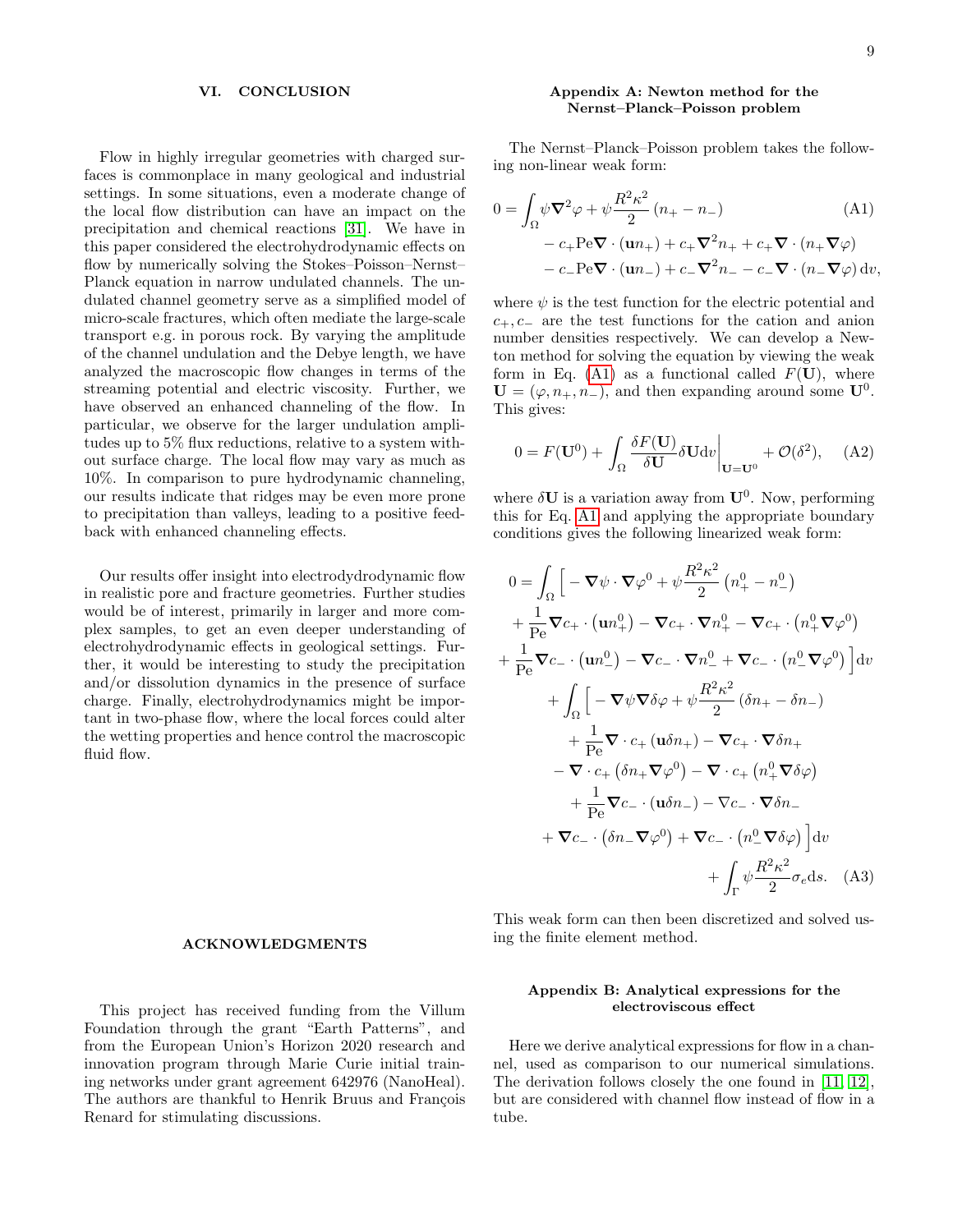Consider the steady state Nernst–Planck equation with a zero velocity field:

$$
\nabla \cdot (D_i n_i \nabla g_i) = 0,\tag{B1}
$$

where  $g_i$  is the chemical potential defined as:

$$
g_i = \ln(n_i) + \frac{q_e z_i}{k_b T} \varphi \tag{B2}
$$

now if Eqs. [B1](#page-9-0) has to be satisfied,  $n_i$  must be given by:

$$
n_i = n^{\infty} \exp\left(-\frac{q_e z_i}{k_b T} \varphi\right),\tag{B3}
$$

where  $n^{\infty}$  is the mean/inlet number density of the ions. Plugging Eqs. [B3](#page-9-1) for a symmetric mono-valent solution into Eqs. [7](#page-1-3) yields the Poisson–Boltzmann equation:

$$
\nabla^2 \varphi = \frac{2q_e n^{\infty}}{\epsilon_r \epsilon_0} \sinh\left(\frac{q_e z_i}{k_b T} \varphi\right). \tag{B4}
$$

Now expanding in  $\varphi$  around zero linearizes the Poisson– Boltzmann equation:

$$
\nabla^2 \varphi = \kappa^2 \varphi. \tag{B5}
$$

This can now be solved in a channel with walls at  $x = \pm a$ , under the following boundary conditions  $\varphi|_{x=\pm a} = \zeta$ , and that its transverse derivative is zero in the center of the channel,  $\frac{\partial \varphi}{\partial x}\Big|_{x=0} = 0$ . This gives:

$$
\varphi(x) = \zeta \frac{\cosh(\kappa x)}{\cosh(\kappa a)},\tag{B6}
$$

and the charge density with in the linear approximation becomes:

$$
\rho_e(x) = -\zeta \epsilon_r \epsilon_0 \kappa^2 \frac{\cosh(\kappa x)}{\cosh(\kappa a)}.\tag{B7}
$$

Now consider the Stokes equation in the same infinitely long channel with a pressure gradient and electric field along the z-direction:

$$
\mu \frac{\partial^2 u_z}{\partial x^2} = -\frac{\partial P}{\partial z} - \rho_e E_z,\tag{B8}
$$

Solving this with a no-slip condition at the walls and the charge density for Eqs. [B7](#page-9-2) yields

$$
u_z(x) = \frac{\frac{\partial P}{\partial z}}{2\mu} \left( a^2 - x^2 \right) - \frac{\epsilon_r \epsilon_0 \zeta E_z}{\mu} \left( 1 - \frac{\cosh(\kappa x)}{\cosh(\kappa a)} \right). \tag{B9}
$$

Now, to close the system, we assume that the chargecurrent-flux along the z direction in the channel vanishes at steady state. The charge-current-density is given as:

$$
J_{e(z)} = \rho_e(x)u_z(x) + \frac{2Dq_e^2}{k_B T} E_z n^{\infty} \cosh\left(\frac{q_e\varphi(x)}{k_B T}\right),\tag{B10}
$$

<span id="page-9-0"></span>and integrating it over the channel cross section gives the flux:

$$
\mathcal{L} \int_{-a}^{a} J_{e(z)} dx = -2\mathcal{L}a \frac{\partial P}{\partial z} \Omega \left[ 1 - \frac{1}{\kappa a} \tanh(\kappa a) \right] \quad (B11)
$$

$$
+ \mathcal{L}a \Omega^{2} E_{z} \mu \kappa^{2} \left[ \frac{1}{\kappa a} \tanh(\kappa a) - \text{sech}^{2}(\kappa a) \right]
$$

$$
- \frac{2\mathcal{L}a D q_{e}^{2} n^{\infty}}{k_{\text{B}} T} E_{z} F_{\text{cc}},
$$

<span id="page-9-1"></span>where  $\Omega = \frac{\epsilon_r \epsilon_0 \zeta}{\mu}$  and

$$
F_{\rm cc} = \int_0^1 2 \cosh\left(\frac{q_e \zeta}{k_{\rm B}T} \frac{\cosh(\kappa a X)}{\cosh(\kappa a)}\right) dX.
$$
 (B12)

Now using the the no-flux condition to get an expression of the ration of  $E_z$  and  $\frac{\partial P}{\partial z}$  gives:

$$
\frac{E_z}{\frac{\partial P}{\partial z}}\bigg|_{J_{e(z)}=0} = \frac{2\zeta}{\mu D\kappa^2 F_{cc}} f\left(\kappa a, \beta\right),\tag{B13}
$$

where

$$
f(\kappa a, \beta) = \frac{1 - \frac{1}{a\kappa} \tanh(\kappa a)}{1 + \frac{\beta}{F_{cc}} \left(\frac{1}{a\kappa} \tanh(\kappa a) - \mathrm{sech}^2(\kappa a)\right)}, \quad \text{(B14)}
$$

<span id="page-9-3"></span>
$$
\beta = \frac{\epsilon_r \epsilon_0 \zeta^2}{\mu D}.
$$
 (B15)

Integrating Eqs. [B13](#page-9-3) from one end of the channel to the other gives the Helmholtz–Smoluchowski equation:

$$
V_{\rm str} = \frac{2\zeta}{\mu D \kappa^2 F_{\rm cc}} f(\kappa a, \beta) \Delta P. \tag{B16}
$$

<span id="page-9-2"></span>To find the electroviscous effect, we use Eqs. [B13](#page-9-3) to eliminate  $E_z$  in Eqs. [B9](#page-9-4) and integrate to get the velocity flux  $Q_z$  along the *z*-direction:

$$
Q_z = \frac{2\mathcal{L}a\frac{\partial P}{\partial z}}{3\mu} \left[ a^2 - \frac{6\beta}{\kappa^2 F_{\rm cc}} f\left(\kappa a, \beta\right) \left(1 - \frac{1}{\kappa a} \tanh(\kappa a)\right) \right].
$$
\n(B17)

Now, the electric viscosity  $\mu_e$  must be defined implicitly by:

$$
Q_z = \frac{2\mathcal{L}a^3 \frac{\partial P}{\partial z}}{3\mu_e},\tag{B18}
$$

hence, from consistency, we have:

<span id="page-9-4"></span>
$$
\mu_e = \mu \left[ 1 - \frac{6\beta}{\kappa^2 a^2 F_{\rm cc}} f(\kappa a, \beta) \left( 1 - \frac{1}{\kappa a} \tanh(\kappa a) \right) \right]^{-1} .
$$
\n(B19)

Note that  $\mu_e$  also have the following functional definition

$$
\frac{\mu_e}{\mu} = \frac{Q_{z,0}}{Q_{z,n_\infty}}\tag{B20}
$$

Where the extra subscript on  $Q_z$  denotes the ion number density.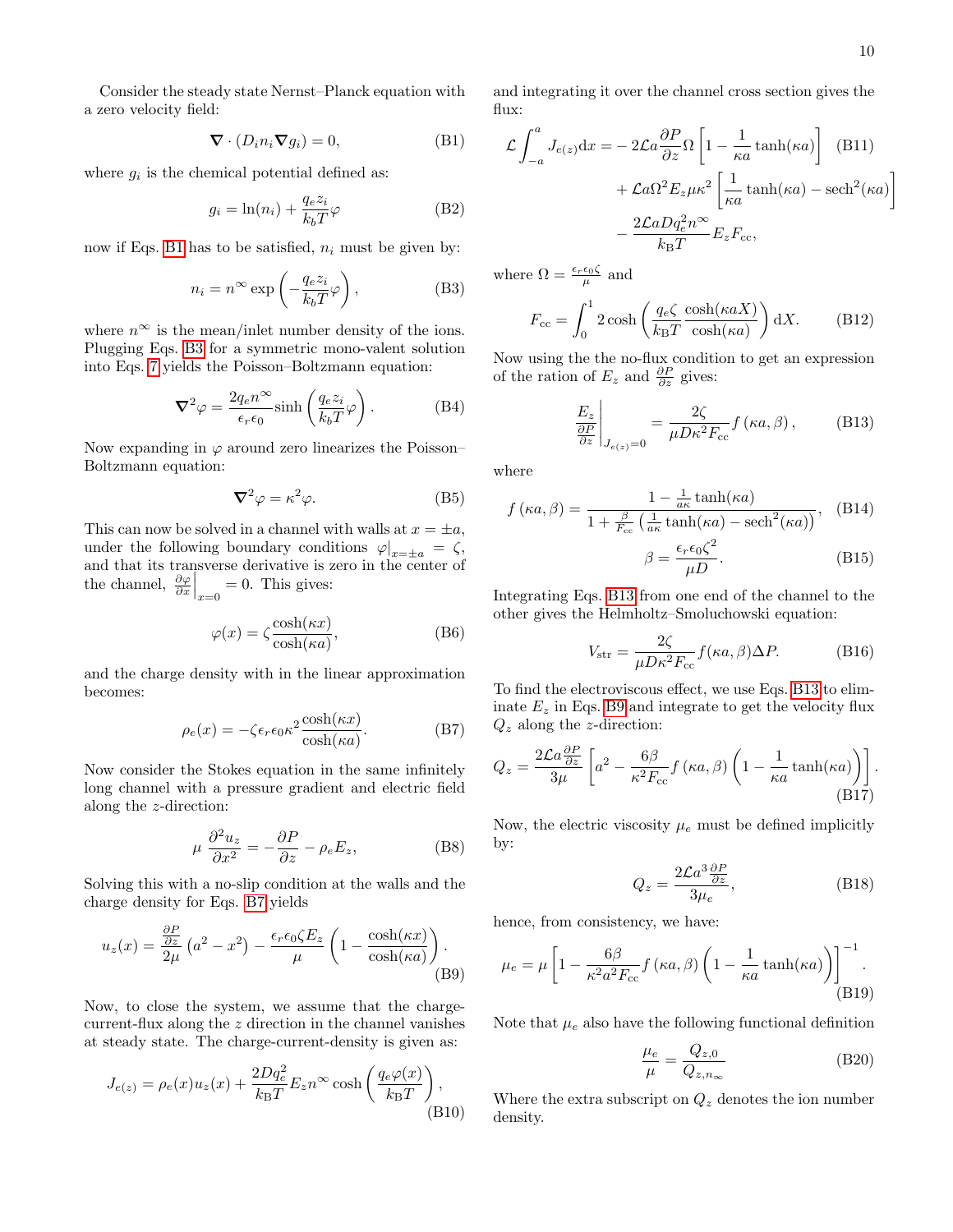# <span id="page-10-11"></span>Appendix C: First-order amplitude expansion of the flow field in the absence of surface charge

Here we expand the flow field to the first order in a small surface undulation. We consider first the case where there is no surface charge. Hence, we consider a system and solution independent of the z coordinate; considering for simplicity the domain between  $y = 0$  and  $y = h(x)$ . Without loss of generality, the domain has been inverted along  $y$  compared to the numerical simulations. The surface undulation function is given by  $h(x) = H(1 + \epsilon \cos kx)$ . We seek an expression which is first-order in  $\epsilon$  for the flow field  $(\mathbf{u} = u_z \hat{\mathbf{z}})$ . The equation to solve is the Poisson problem

<span id="page-10-12"></span>
$$
\nabla^2 u_z = -f \tag{C1}
$$

with the no-slip condition  $u_z = 0$  on the top and bottom boundaries specified above. Following [\[32\]](#page-11-19), we make the coordinate transformation

$$
\eta = x,\tag{C2}
$$

$$
\zeta = \frac{y}{h(x)},\tag{C3}
$$

and in these coordinates, the domain is  $\zeta \in [0, 1]$ . In the new coordinates, the Laplace operator is given by [\[32\]](#page-11-19):

$$
\nabla^2 = \frac{1}{h^2} \left( 1 + \zeta^2 h_\eta^2 \right) \partial_{\zeta\zeta} - 2\zeta \frac{h_\eta}{h} \partial_{\zeta\eta} + \partial_{\eta\eta} + \zeta \left( 2\left(\frac{h_\eta}{h}\right)^2 - \frac{h_{\eta\eta}}{h} \right) \partial_{\zeta}, \quad (C4)
$$

so to first order in  $\epsilon$ , Eq. [\(C1\)](#page-10-12) gives (letting  $u_z = u^{(0)} +$  $\epsilon u^{(1)}$ 

$$
H^{2}\nabla^{2} u_{z} = u_{\zeta\zeta}^{(0)} + \Lambda^{2} u_{\beta\beta}^{(0)} + \epsilon \Big[ u_{\zeta\zeta}^{(1)} - 2\cos\beta u_{\zeta\zeta}^{(0)} + 2\zeta\Lambda^{2} \sin\beta + \Lambda^{2} u_{\beta\beta}^{(1)} + \Lambda^{2} \sin\beta \cos\beta u_{\zeta}^{(0)} \Big] = -f \quad (C5)
$$

where  $\beta = k\eta$ , and  $\Lambda = kH$  characterizes the ratio between channel height and wavelength of the undulation.

- <span id="page-10-0"></span>[1] H. A. Stone, A. D. Stroock, and A. Ajdari, [Ann. Rev.](http://dx.doi.org/10.1146/annurev.fluid.36.050802.122124) Fluid Mech. 36[, 381 \(2004\).](http://dx.doi.org/10.1146/annurev.fluid.36.050802.122124)
- <span id="page-10-1"></span>[2] M. Van Soestbergen, P. Biesheuvel, and M. Bazant, Phys. Rev. E 81[, 021503 \(2010\).](http://dx.doi.org/10.1103/PhysRevE.81.021503)
- <span id="page-10-2"></span>[3] A. Siria, M.-L. Bocquet, and L. Bocquet, [Nature Re](http://dx.doi.org/10.1038/s41570-017-0091)[views Chemistry](http://dx.doi.org/10.1038/s41570-017-0091) 1, 0091 (2017).
- <span id="page-10-3"></span>[4] D. Chen, J. Lear, and B. Eisenberg, [Biophys. J](http://dx.doi.org/10.1016/S0006-3495(97)78650-8) 72, 97 [\(1997\).](http://dx.doi.org/10.1016/S0006-3495(97)78650-8)
- [5] A. E. Cardenas, R. D. Coalson, and M. G. Kurnikova, Biophys. J 79[, 80 \(2000\).](http://dx.doi.org/10.1016/S0006-3495(97)78650-8)
- <span id="page-10-4"></span>[6] B. Roux, T. Allen, S. Berneche, and W. Im, [Q. Rev.](http://dx.doi.org/ 10.1017/S0033583504003968) Biophys. 37[, 15 \(2004\).](http://dx.doi.org/ 10.1017/S0033583504003968)

Solving this to zeroth and first order gives the solution

$$
u^{(0)} = \frac{f}{2}\zeta(1-\zeta)
$$
 (C6)

$$
u^{(1)} = \frac{f}{2} \left[ (1 - 2\zeta)\zeta + \frac{\sinh \Lambda \zeta}{\sinh \Lambda} \right] \cos \beta \qquad (C7)
$$

and, hence, the full expression in the original coordinates becomes

<span id="page-10-13"></span>
$$
u_z = \frac{f}{2} \left[ \frac{y}{H} \left( 1 - \frac{y}{H} \right) + \frac{\sinh \frac{\Lambda y}{H}}{\sinh \Lambda} \epsilon \cos kx \right], \quad (C8)
$$

to the first order in  $\epsilon$ .

Integrating  $(C8)$  over y and subsequently over the narrowest region,  $x \in [L_x/4, 3L_x/4]$  yields (note that the x-axis is shifted compared to the numerical simulations), according to the definition [\(27\)](#page-5-2) of  $Q_{z,x}(A, 0)$ :

$$
Q_{z,x}(A,0) = \frac{fHL_x}{2} \left[ \frac{1}{12} - \frac{\epsilon}{\pi \Lambda} \left( 1 - \frac{1}{\cosh \Lambda} \right) \right], \quad (C9)
$$

while the total flux is given by:

$$
Q_{z,t}(A,0) = \frac{fHL_x}{12}.
$$
 (C10)

This yields, using Eq. [\(28\)](#page-6-2), the absolute asymmetry:

$$
\Theta_x(A,0) = \frac{1}{2} - \frac{6\epsilon}{\pi\Lambda} \left(1 - \frac{1}{\cosh\Lambda}\right). \tag{C11}
$$

Finally, identifying  $H = L_y$ ,  $A = L_y \epsilon$  and  $\Lambda = 2\pi L_y/L_x$ , we may write this in the somewhat more familiar form:

$$
\Theta_x(A,0) = \frac{1}{2} - \frac{6AL_x}{2\pi^2 L_y^2} \left[ 1 - \frac{1}{\cosh\left(2\pi \frac{L_y}{L_x}\right)} \right].
$$
 (C12)

It is interesting to note that corrections to  $Q_{z,t}(A, 0)$ and  $Q_{z,y}(A,0)$  are both of at least order  $\mathcal{O}(\epsilon^2)$ , and hence the curves plotted against A should be flat at  $A = 0$ .

- <span id="page-10-5"></span>[7] O. Plümper, A. Botan, C. Los, Y. Liu, A. Malthe-Sørenssen, and B. Jamtveit, [Nat. Geosci.](http://dx.doi.org/ 10.1038/ngeo3009) 10, 685 (2017).
- <span id="page-10-6"></span>[8] T. Hassenkam, C. S. Pedersen, K. Dalby, T. Austad, and S. L. S. Stipp, [Colloids Surf. A](http://dx.doi.org/ 10.1016/j.colsurfa.2011.09.025) 390, 179 (2011).
- <span id="page-10-7"></span>[9] E.-A. Fiorentino, R. Toussaint, and L. Jouniaux, [Geo](http://dx.doi.org/10.1093/gji/ggw041)phys. J. Int. 205[, 648 \(2016\).](http://dx.doi.org/10.1093/gji/ggw041)
- <span id="page-10-8"></span>[10] E.-A. Fiorentino, R. Toussaint, and L. Jouniaux, [Geo](http://dx.doi.org/10.1093/gji/ggw417)phys. J. Int. 208[, 1139 \(2016\).](http://dx.doi.org/10.1093/gji/ggw417)
- <span id="page-10-9"></span>[11] C. L. Rice and R. Whitehead, [J. Phys. Chem.](http://dx.doi.org/10.1021/j100895a062) 69, 4017 [\(1965\).](http://dx.doi.org/10.1021/j100895a062)
- <span id="page-10-10"></span>[12] A. Mansouri, C. Scheuerman, S. Bhattacharjee, D. Y. Kwok, and L. W. Kostiuk, [J. Colloid Interface Sci.](http://dx.doi.org/10.1016/j.jcis.2005.05.094) 292,